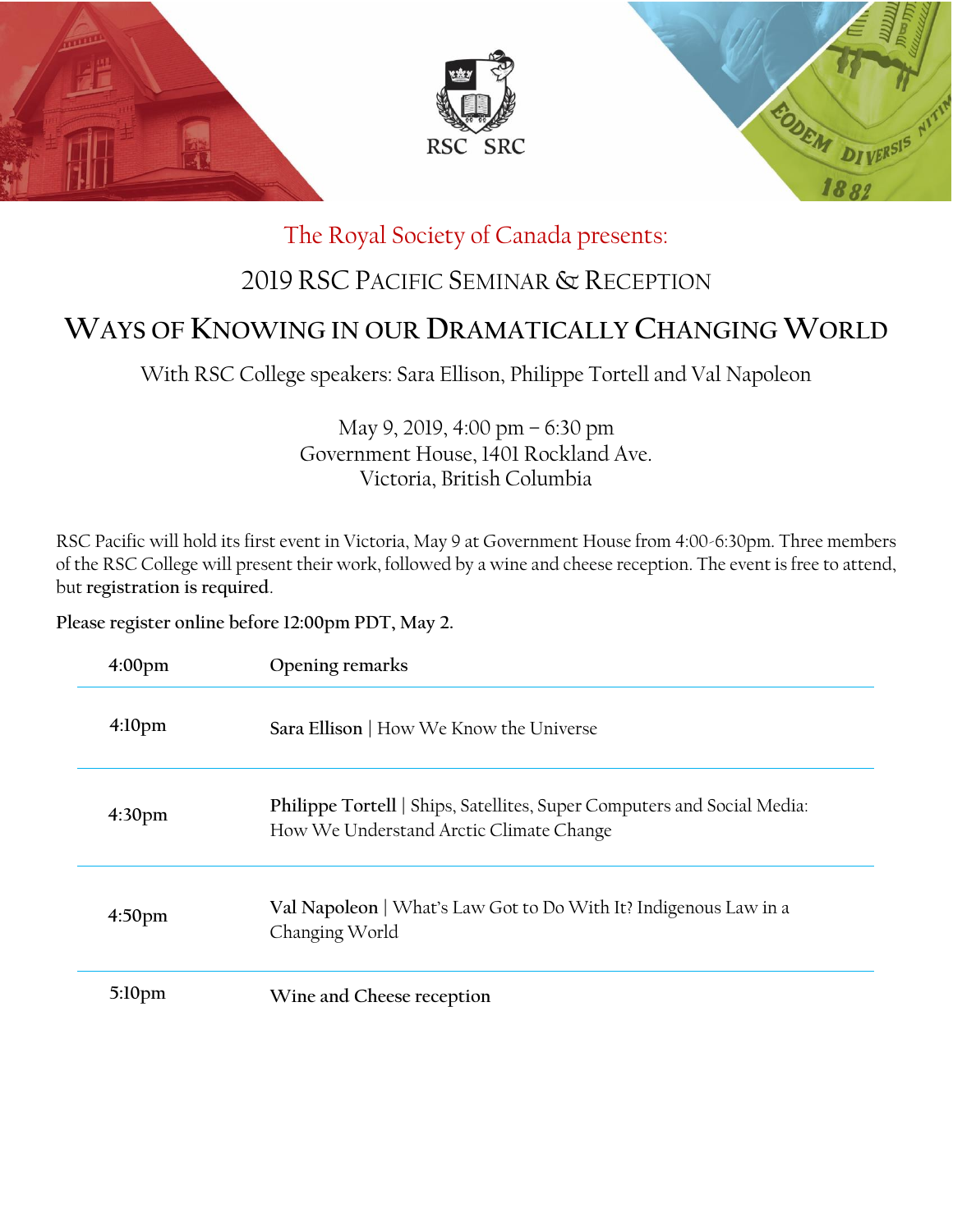

## **RSC COLLEGE |** SPEAKER SERIES PRESENTATION DESCRIPTIONS

### **Sara Ellison | How We Know the Universe**

Department of Physics and Astronomy, University of Victoria

We live in an age in which humans have deciphered some of the universe's grandest details. In the last century alone, we have come to understand that our universe was formed from a hot fireball "Big Bang", is expanding ever more rapidly driven by a force we call "dark energy" and is full of elusive "dark matter". We have also discovered that supermassive black holes lurk in the centres of almost all galaxies. On smaller scales, we have recently discovered that planets around other stars are abundant, and the race is on to find signs of life beyond the Earth. This talk will share the details of the instruments that astronomers use to make these discoveries - many of which are Canada-driven.

## **Philippe Tortell | Ships, Satellites, Super Computers and Social Media: How We Understand Arctic Climate Change**

Department of Earth, Ocean and Atmospheric Sciences, The University of British Columbia | In collaboration with Joel Heath, Arctic Eider Society, and Sarah Rosengard Post-Doctoral Fellow UBC

The Arctic Ocean is currently undergoing large-scale transformation, with unprecedented warming, sea ice loss, altered circulation and biological distributions. Understanding the trajectory and future implications of these changes is of utmost importance to Canada and all other nations. We must therefore seek innovative ways to collect robust scientific information about the Arctic Ocean, while engaging meaningfully with northern communities and sharing knowledge in culturally-appropriate ways. In this presentation, I will discuss our efforts to bridge ship-based oceanography, satellite remote sensing and computer models with local northern knowledge through the innovative social media app, SIKU. This new digital tool, developed by the Arctic Eider Society, provides a means of connecting state-of-the-art science with local communities in meaningful ways, while also encouraging local participation in knowledge creation. Such collaboration is critical if we are to fully understand the future evolution of the Arctic environment and its impact on human livelihood.

#### **Val Napoleon | What's Law Got to Do with It? Indigenous Law in a Changing World** Faculty of Law, University of Victoria

The rebuilding and restatement of Indigenous law generates so many questions – as it should! What might we learn about gendered politics, power, internal oppressions, expectations, and transsystemic teaching? Why do these questions matter to Canada today? To the world? How can we create more complicated conversations?